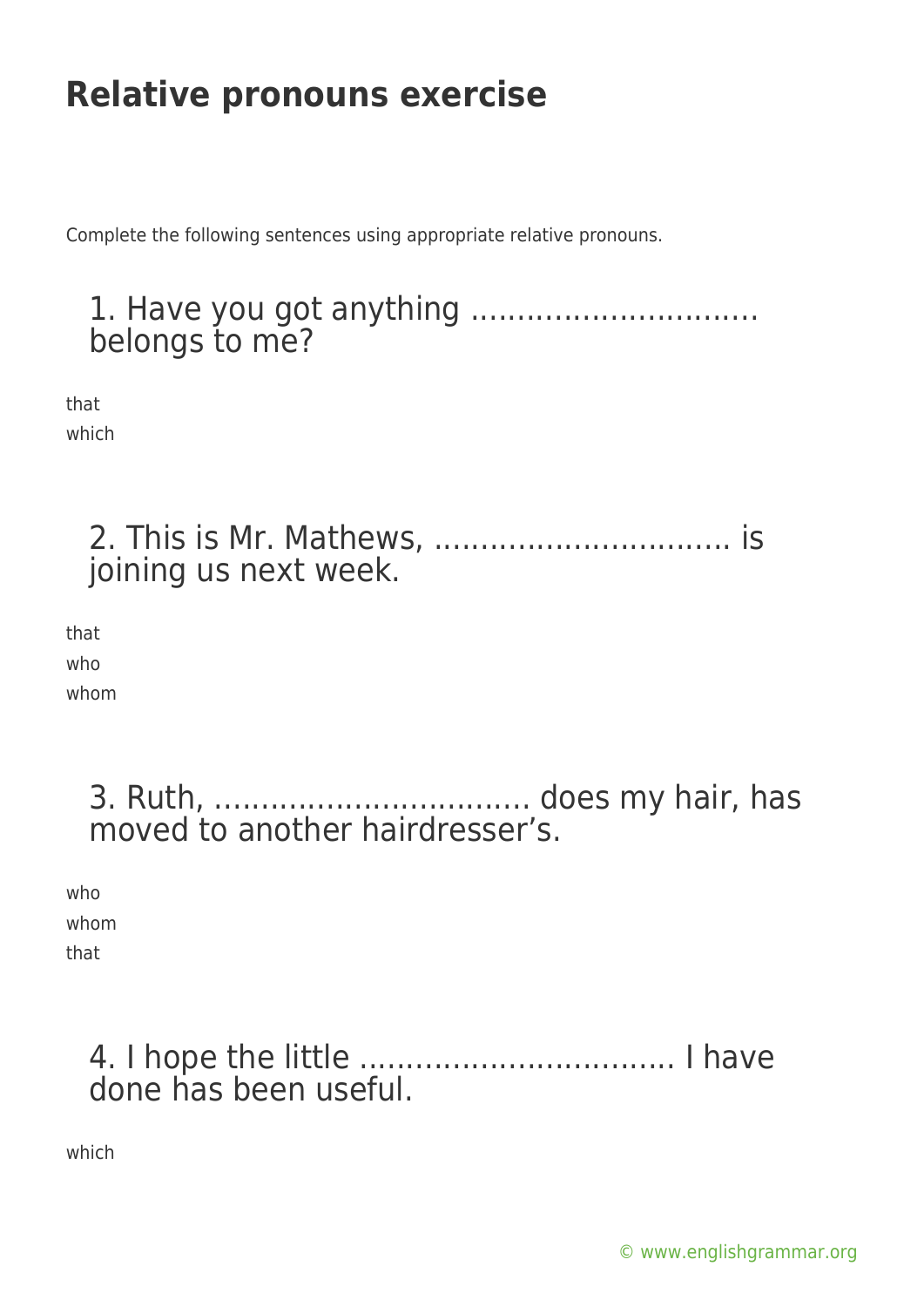# **Relative pronouns exercise**

that what

#### 5. He got married a year later, ................................. surprised everybody.

which that

what

### 6. What is the name of the fat woman ................................ just came in?

who whom which

## 7. The idea ................................ she put forward was interesting.

which whom what